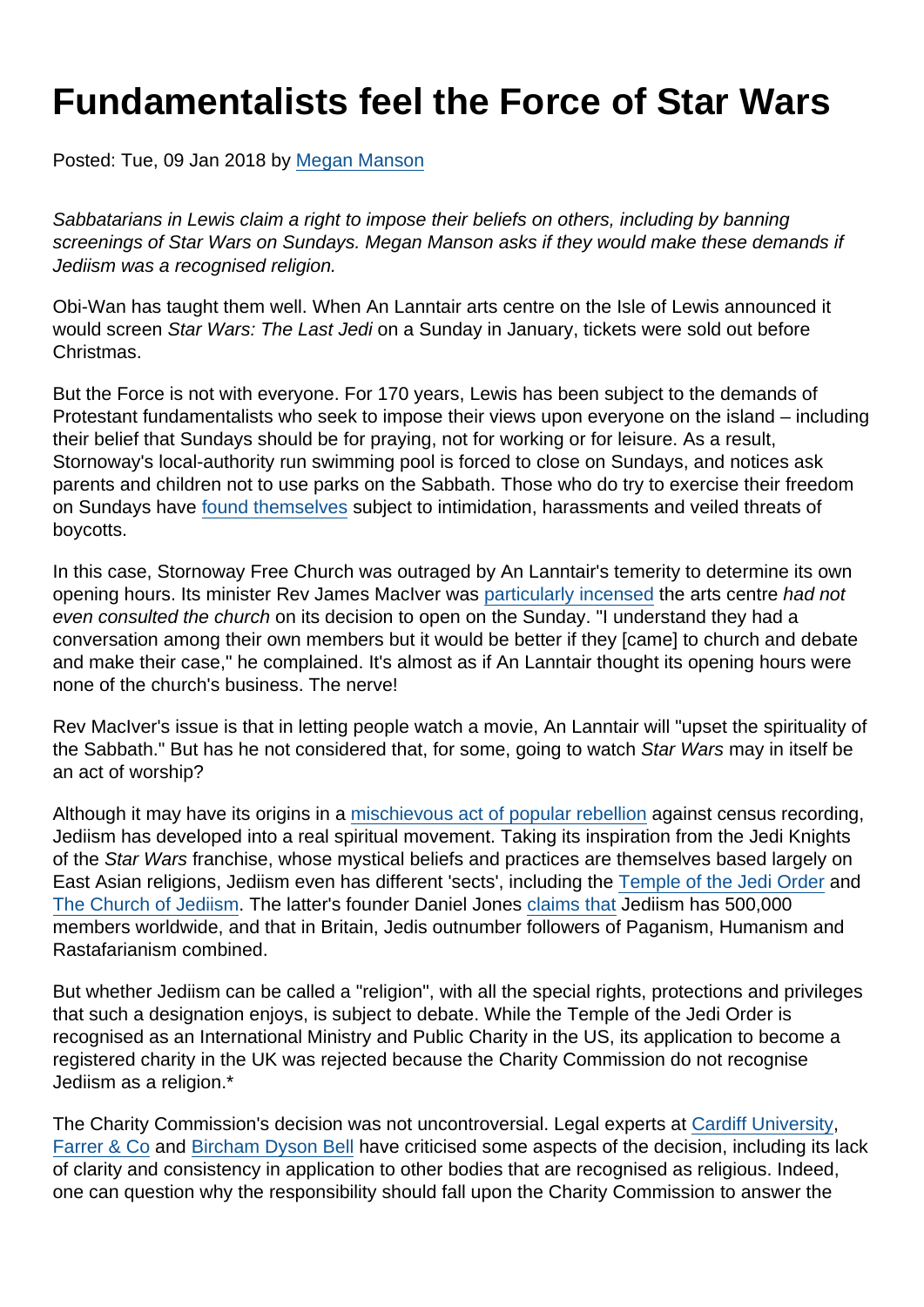deeply philosophical question of "what is religion?"

But supposing Jediism were officially recognised as a religion. What would the world make of the Stornoway Free Church's behaviour then?

In arguing that Jedis should be denied the right to watch The Last Jedi on a Sunday, the Stornoway Free Church could be accused of discriminatory and bigoted attitudes. Some would even argue that the Church was threatening the Jedis' right to religious expression according to Article 9 of the Human Rights Act. In fact, if Jedi were a recognised religion, I suspect that Rev MacIver may have thought twice before declaring that The Last Jedi should not be shown on a Sunday.

This hypothetical scenario should give us all pause for thought. In reality, it isn't the freedom of a small religious group that the Free Church is attempting to undermine. It's the freedom of the masses, the increasingly non-religious (and religiously liberal) who just want to relax and enjoy a good film on a Sunday. They shouldn't need any sort of religious excuse not to observe the Sabbath the way the fundamentalists want them to. That's individual liberty in a nutshell.

Fortunately, the hold of the fundamentalists appears to be on the wane in Lewis. Over the past 20 years, from airports to ferry companies to independent shops, an increasing number of businesses have peacefully defied the Sabbatarians by extending their operation hours to Sunday. The threat of harassment is still real, but slowly it appears that this Rebel Alliance of ordinary people are gradually toppling the fundamentalist Empire. May the Force be with them.

Picture by Quarax (Own work) [\[CC BY-SA 4.0](https://creativecommons.org/licenses/by-sa/4.0/legalcode)], via Wikimedia Commons

\*The Charity Commission decision applies to England & Wales, the Office of the Scottish Charity Regulator does not appear to have expressed an opinion. But it's worth noting that in the last Scottish Census, more people identified as "Jedi" than as members of the Free Church.

## Megan Manson

Megan Manson is the head of campaigns at the National Secular Society. The views expressed in our blogs are those of the author and do not necessarily represent the views of the NSS.

## Share your story

Secularism isn't just about moral or theoretical arguments, it's about people's real lives. Telling your story can help our campaigns and others in similar situations.

- [Share your story](https://www.secularism.org.uk/stories.html)
- [Need advice?](https://www.secularism.org.uk/advice.html)
- [Share on What's App](whatsapp://send?text=http://www.secularism.org.uk/opinion/2018/01/fundamentalists-feel-the-force-of-star-wars?format=pdf)
- [Share on Facebook](https://www.facebook.com/sharer/sharer.php?u=http://www.secularism.org.uk/opinion/2018/01/fundamentalists-feel-the-force-of-star-wars?format=pdf&t=Fundamentalists+feel+the+Force+of+Star+Wars)
- [Share on Twitter](https://twitter.com/intent/tweet?url=http://www.secularism.org.uk/opinion/2018/01/fundamentalists-feel-the-force-of-star-wars?format=pdf&text=Fundamentalists+feel+the+Force+of+Star+Wars&via=NatSecSoc)
- [Share on Email](https://www.secularism.org.uk/share.html?url=http://www.secularism.org.uk/opinion/2018/01/fundamentalists-feel-the-force-of-star-wars?format=pdf&title=Fundamentalists+feel+the+Force+of+Star+Wars)
- [Subscribe to RSS Feed](/mnt/web-data/www/cp-nss/feeds/rss/news)

Tags: [Sabbatarianism,](https://www.secularism.org.uk/opinion/tags/Sabbatarianism) [Scotland](https://www.secularism.org.uk/opinion/tags/Scotland)